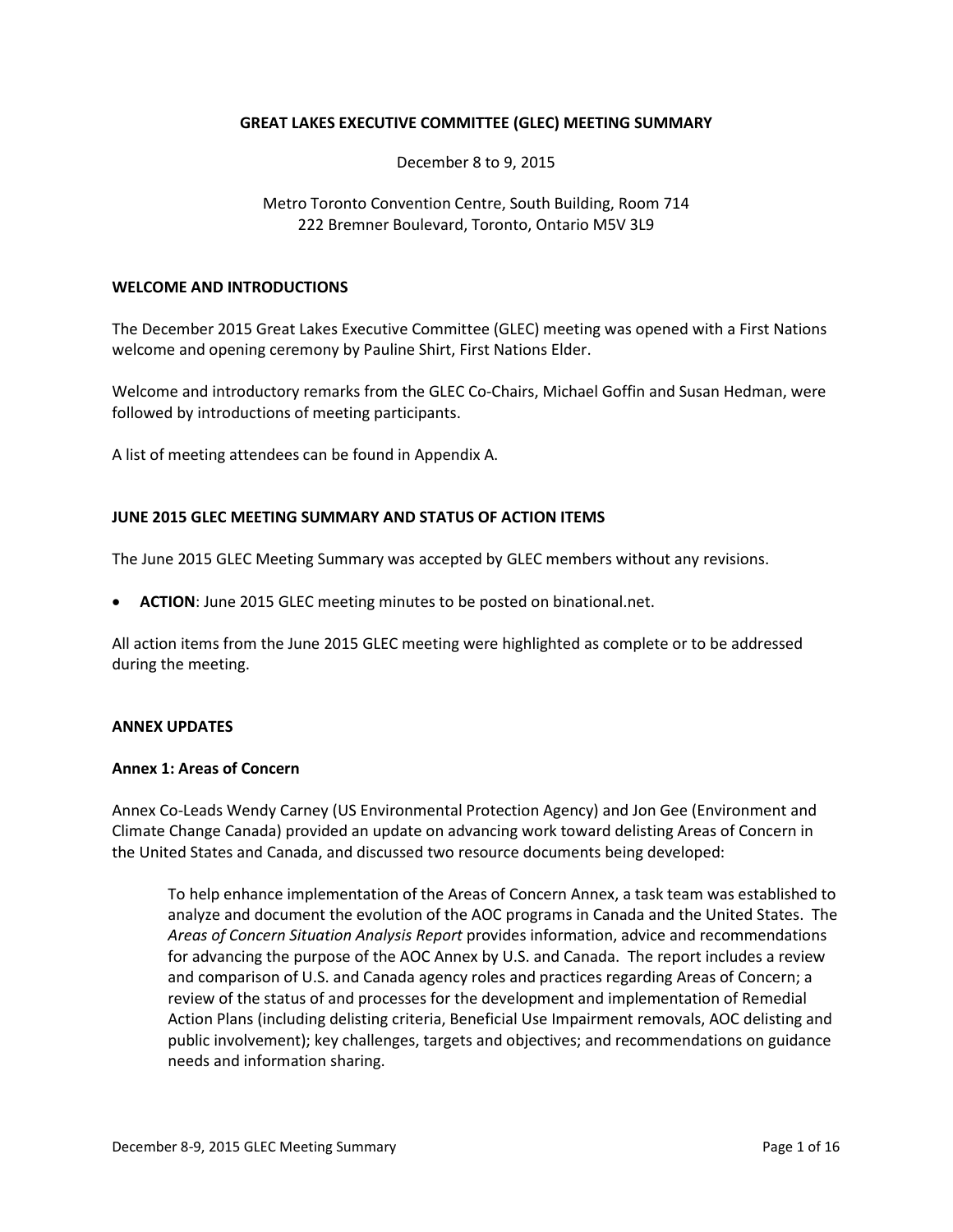The *Guidance Document on Areas of Concern in Recovery,* which provides guidance on the process and guiding principles for designating an AOC as an AOC in Recovery in both the U.S. and Canada. The draft guidance document includes a review of the provisions in the 2012 Canada-U.S. Great Lakes Water Quality Agreement (GLWQA) pertaining to the designation of an AOC in Recovery; roles and responsibilities of U.S. and Canadian agencies; a description of the process and requirements for designating an AOC as an AOC in Recovery; key policy or technical challenges associated with designating an AOC as an AOC in Recovery; and provides two hypothetical case studies as examples to assist practitioners in applying the guidance.

Both draft reports have received, and will take into consideration, comments from "AOC Practitioners" and will be posted on binational.net for review and comment.

• **ACTION**: The AOC Annex Co-Leads to post the "Situation Analysis" and "Areas of Concern in Recovery Guidance" reports on binational.net for review.

## **Annex 2: Lakewide Management**

Annex Co-Lead John Marsden (Environment and Climate Change Canada) provided a brief update on the posting of the 2015 LAMP Annual Reports to binational.net and the development of Lake Ecosystem Objectives. The first Objectives, for Lake Erie, will be ready for consultation in early 2016.

John Marsden also discussed other key commitments of the *Lakewide Management* Annex including:

A preview of the draft Nearshore Framework, which highlighted: the close coordination with the work being done under the Habitats and Species Annex to conduct a baseline survey of existing nearshore and off-shore habitat against which to set a target of net habitat gain; the conceptual model for the Nearshore Framework; and, next steps, which include posting the draft framework on binational.net by February 2016 for public comment.

An overview of the draft Lake Superior LAMP 2015, which will document and coordinate management actions related to: establishing Lake Ecosystem Objectives; assembling, assessing and reporting on State of the lake including current and future threats; identifying science priorities for assessment of threats and to support management actions; undertaking surveys, inventories, studies and outreach, as required; identifying the need for further action; developing and implementing lake-specific binational strategies; and developing the nearshore framework to be implemented collaboratively through the lakewide management process for each Great Lake.

Highlights of outreach and engagement webinars held from July to September 2015 to update the stakeholder community about the Annex's progress on and discussions regarding possible approaches for outreach and engagement; highlights of potential upcoming outreach and engagement opportunities (such as LAMP Annual Reports, Lake Ecosystem Objectives, the Nearshore Framework, the Lake Superior LAMP 2015, Science priorities, Binational strategies, and ongoing communications); and, the upcoming establishment of lake-specific outreach and engagement subcommittees and strategies for each Lake Partnership.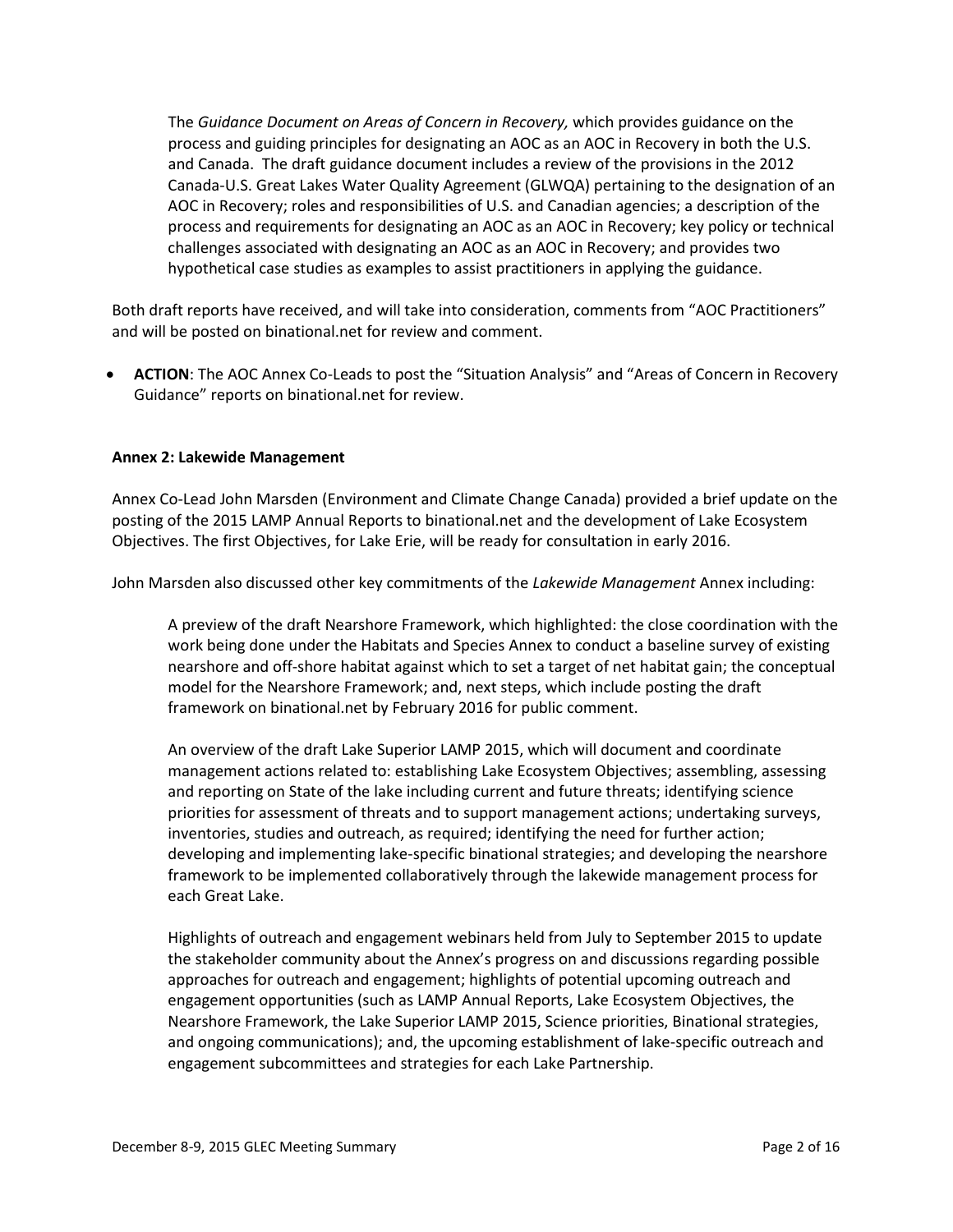• **ACTION:** The Lakewide Management Annex Co-Leads to post draft Nearshore Framework on binational.net for comment in February 2016; finalize the Lake Superior LAMP following public input (extended to January 29, 2016); and, initiate the work of the Lake Partnership outreach and engagement subcommittees.

## **Annex 3: Chemicals of Mutual Concern**

Annex Co-Leads Vincenza Galatone (Environment and Climate Change Canada) and Louise Wise (U.S. Environmental Protection Agency) provided the following Annex updates:

The formal designation of the first eight Chemicals of Mutual Concern by Canada and the U.S. is pending. The recommended chemicals are: Mercury, Polychlorinated Biphenyls, Perfluorooctane sulfonate, Perfluorooctanoic acid, Long-Chain Perfluorinated carboxylic acids, Polybromonated Diphenyl Ethers, Hexabromocyclododecance and Short-Chain Chlorinated Paraffins. Once designated, a list of existing environmental quality criteria, standards and guidelines for first eight Chemicals of Mutual Concern will be compiled and made publically available on binational.net in 2016. Draft Binational Strategies will be piloted for two of the eight Chemicals of Mutual Concern and are expected to be available for review and input in June 2016; the development of Binational Strategies for the remaining six Chemicals of Mutual Concern will be undertaken in accordance with lessons learned from the first two pilot Binational Strategies.

The next round of candidate Chemicals of Mutual Concern is planned for winter, 2016. Annex Co-Leads reminded GLEC that a process for non-government stakeholder to propose chemicals for consideration as candidate Chemicals of Mutual Concern is posted on binational.net. Furthermore, a review of Annex implementation to date was undertaken and possible changes to enhance implementation approaches are being considered for the next round.

• **ACTION:** The Chemicals of Mutual Concern Annex Co-Leads to post a list of existing environmental quality criteria, standards and guidelines for the proposed CMCs; complete and make publicly available draft Binational Strategies for two CMCs (pilot); and, launch the next round of candidate CMC identification and evaluation.

#### **Annex 4: Nutrients**

Annex Co-Leads Susan Humphrey (Environment and Climate Change Canada) and Tinka Hyde (US Environmental Protection Agency) provided an overview of the final recommended binational phosphorus load reduction targets for the western and central basins of Lake Erie and for specific nearshore areas that have a significant localized impact, as well as a summary of the key input received during the consultation on these targets. Adoption of the targets by the Parties is pending.

Next steps were also highlighted, including: continuing work to identify Eastern Basin targets; the preparation of a binational phosphorus reduction strategy; and, the development of domestic action plans by February 2018, while numerous on-the-ground actions by various jurisdictions continue.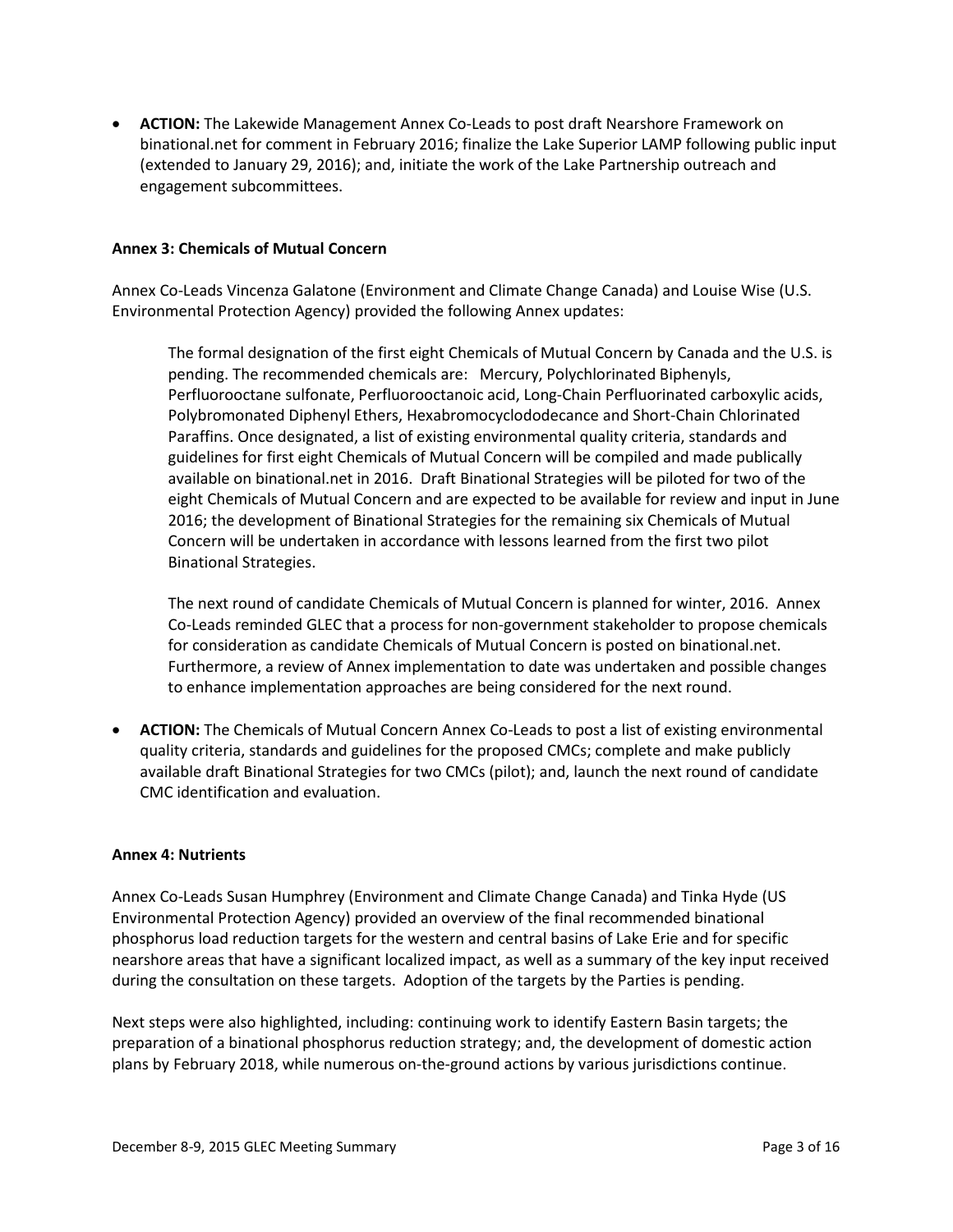### **Annex 5: Discharges from Vessels**

Annex Co-Leads Chris Wiley (Transport Canada) and Lorne Thomas (US Coast Guard) provided an update on the ratification of the International Maritime Organization (IMO) Ballast Water Management Convention by Morocco, Indonesia and Ghana during November, 2015, which brought the convention ever closer to meeting the requirements for entry into force. The Convention will come into force 12 months after the date on which 30 IMO member states, representing 35% of the world's tonnage, ratify it; whether this tonnage requirement has been met is being calculated.

Annex Co-Leads also updated on the Binational Hydrocarbon Working Group examining the movement of crude oil and hazardous substances on the Great Lakes, as well as discussions between Transport Canada, the Canadian Coast Guard and the U.S. Environmental Protection Agency about sewage standards in the U.S. and State no discharge zones.

Lorne Thomas presented on the response effort that removed the light oil products oil and benzol from the Argo, a tanker barge that sank in Lake Erie in 1937. Discussions are underway between the U.S. Coast Guard, the U.S. Environmental Protection Agency, and the Ohio Environmental Protection Agency to assess any residual risks posed by the shipwreck.

## **Annex 6: Aquatic Invasive Species**

Michael Hoff, for Annex Co-Leads Gavin Christie (Fisheries and Oceans Canada) and Todd Turner (U.S. Fish and Wildlife Service), provided Annex updates on:

Implementation efforts of the Early Detection and Rapid Response Initiative including the continuation of Early Detection field work such as early detection eDNA sampling for Asian carp; Rapid Response efforts such as recent response exercises, as well as a summary of the response activities for the Grass Carp discovered in Lake Ontario and Erie during July to September 2015, which were found to be all from pond origin.

Species Risk Assessments efforts being undertaken such as the completion of the peer-review of the Grass Carp Binational Ecological Risk Assessment and a Socioeconomic Risk Assessment underway; and, a US Fish and Wildlife web resource of Risk Assessments for about 180 species.

The completion of a Pathway Risk Analysis in the U.S. of barge shipping-related transport of fishes within the Chicago Area Waterway System. The detection of juvenile Asian carp much further upstream in Illinois waterways than previously detected are resulting in plans to implement enhanced risk management activities to keep Asian Carp out of Great Lakes.

Containment and control technologies in the U.S. and Canada including near-real-time eDNA tool being tested in the U.S. to support Lake Erie efforts for interdicting illegal transport of Asian carps; complex sound, microparticles, and carbon dioxide are being tested as environmentally sound approaches to help contain Asian carps in the Mississippi River; and mesocosm studies are being undertaken in Canada for AIS containment and disruption.

The development of a U.S. species risk assessment tool that can project AIS climate niches in the years 2050 and 2070 under three IPCC climate change scenarios. The U.S. Fish and Wildlife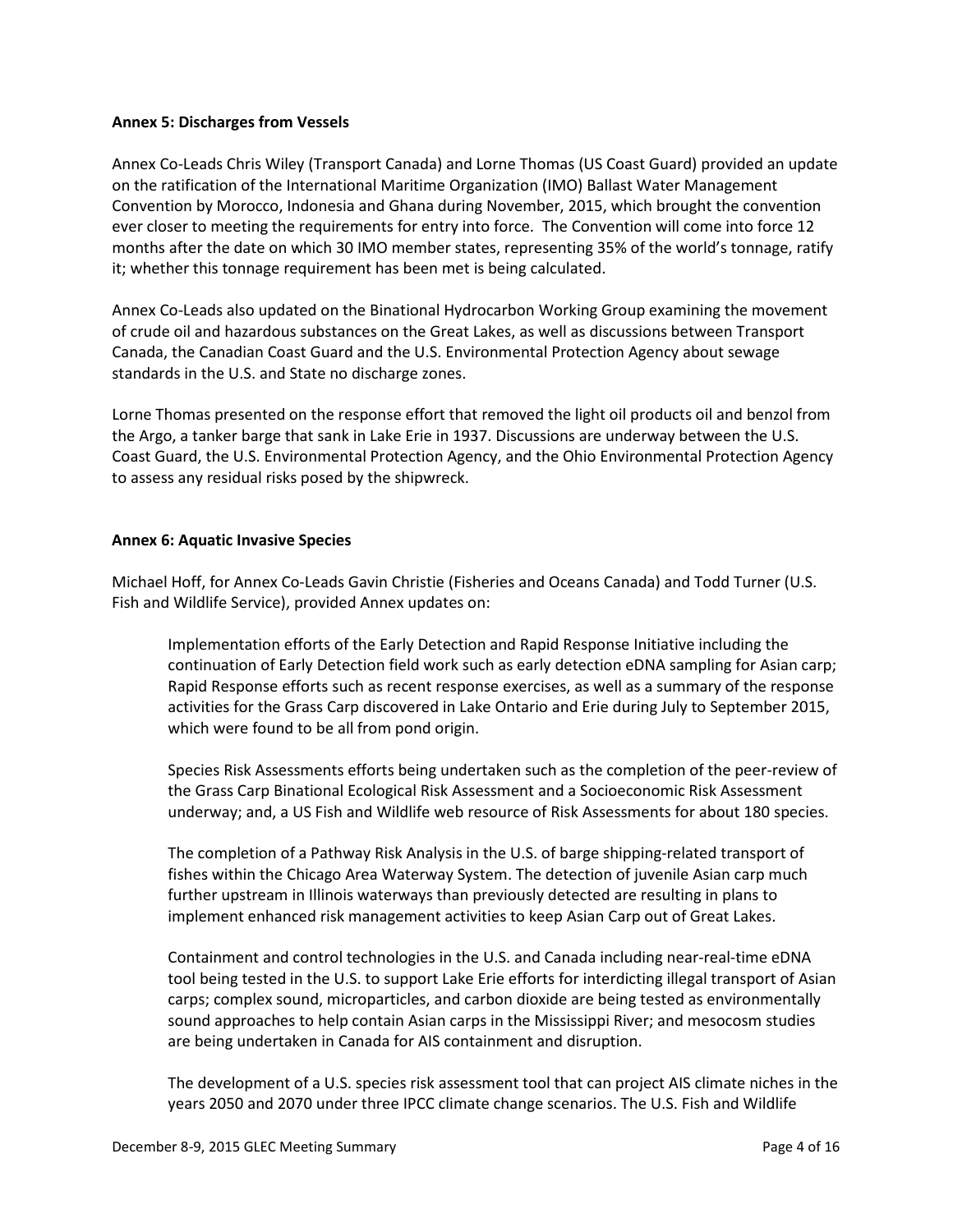Service is proposing to proactively ban several species from import into the United States based on risk of invasion established by this tool.

## **Annex 7: Habitat and Species**

Annex Co-Leads Susan Humphrey (Environment and Climate Change Canada) and Lynn Lewis (US Fish and Wildlife Service) provided an update on work being undertaken to meet the commitment in the Annex to "Conduct a baseline survey of the existing habitat against which to establish a Great Lakes Basin Ecosystem target of net habitat gain and measure future progress." A draft report, "Conducting a Baseline Survey of Great Lakes Habitat", has been developed which outlines an assessment methodology, a process for measuring future progress and establishing targets for net habitat gain, and next steps. The habitat baseline survey is linked to the assessment approach proposed for the implementation of Nearshore Framework (a key commitment in the Lakewide Management Annex). A three-phased approach is recommended to undertake the habitat survey: (1) delineating and classifying the Great Lakes into aquatic ecological units through a pattern analysis of physical processes; (2) assessing the condition of the aquatic ecological units using dynamic parameters; and, (3) using species to confirm the condition of the habitat and validate the assessment. A review of this work by a wider group including the other Annexes, Lakewide Partnership Management Committees, and GLEC is targeted for early 2016 and over the next six months this approach will be refined and a pilot scoped out to test the methodology.

• **ACTION:** The Habitat and Species Annex Co-Leads to expand the technical team to refine the proposed methodology; share the draft "Conducting a Baseline Survey of Great Lakes Habitat" report with the GLEC for review; and, scope out implementation of a pilot.

#### **Annex 8: Groundwater**

Annex Co-Leads Dale Van Stempvoort (Environment and Climate Change Canada) and Norman Grannemann (U.S. Geological Survey) presented an update on the draft "Groundwater science relevant to the Great Lakes Water Quality Agreement: A status report", which was posted to binational.net in December of 2015 for public comment until the end of January, 2016. A final report will be made available after taking into consideration comments received. The Annex Co-Leads also provided an overview of the key conclusions from the report and future plans to present contents of the report at appropriate public meetings.

Future work was also highlighted including: discussion of strategies of how best to survey current activities by GLEC members and others who may be undertaking surveillance of groundwater quality; and discussion of how to address groundwater management.

• **ACTION**: The Groundwater Annex Co-Leads to finalize the Groundwater Science report, following public review.

#### **Annex 9: Climate Change Impacts**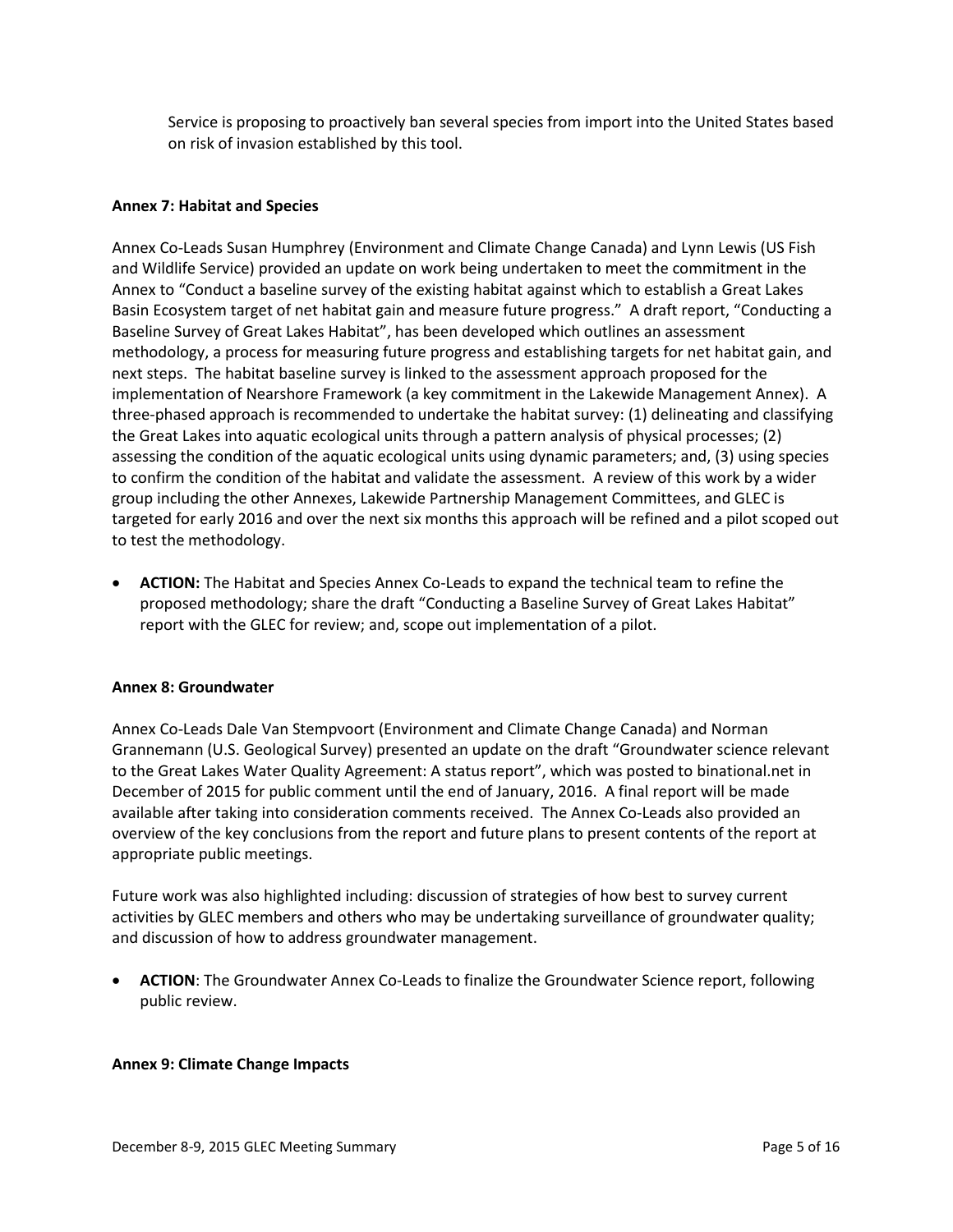Annex Co-Lead Patrick Quealey (Environment and Climate Change Canada) provided an update on Annex activities, including:

The production of the summer 2015 and fall 2015 Quarterly Climate Impacts and Outlook for the Great Lakes Region; and, discussions to expand the Climate Quarterly report for the Alaska region to the territories of Northern Canada given its success.

The finalization of the "State of Climate Change Science in the Great Lakes Basin" report, which reviews the current climate change science in the Great Lakes region. The report assesses how the science is being applied, the body of evidence and level of agreement on the science, and identifies science gaps. The Executive Summary, Final Report and a companion database of all the literature reviewed in the report will be posted to the Ontario Climate Consortium website. Next steps for the report include targeted webinars with individual annexes to discuss the report's findings, undertaking of a gap analysis, and using the report's findings to help guide future workplans and the next round of binational priorities for science and action.

• **ACTION**: The Climate Change Annex Co-Leads to determine next steps for the Climate Change Science report and making the report summary available.

#### **Annex 10: Science**

Annex Co-Leads Ram Yerubandi (Environment and Climate Change Canada) and Paul Horvatin (U.S. Environmental Protection Agency) presented the following updates related to the Annex:

Cross-annex coordination efforts between the Science Annex and the Lakewide Management Annex on Cooperative Science and Monitoring Initiative (CSMI) activities; and between the Science Annex and the Nutrients Annex on developing Research and Monitoring priorities in Lake Erie, as well as coordination on Cladophora monitoring and related research workshop scheduled for January, 2016.

Work being undertaken through the Cooperative Science and Monitoring Initiative cycle including the completion of the intensive field year for Lake Michigan in 2015; the completion of the planning for the field year for Lake Superior in 2016; the identification of needs for the Lake Huron field year in 2017; the data reporting and analysis for Lake Ontario from the 2013 field year; and the initial data reporting for Lake Erie from the 2014 field year.

The development of the draft indicator reports that assess the status of the Great Lakes ecosystem are underway. Webinars will be scheduled in February to March 2016 to undertake a peer review and scientific confirmation of each Indicator Assessment and Overall Assessments. The Final Indicator Reports and Overall Assessments are targeted to be completed in mid-2016 and information from these products will be presented at the Great Lakes Public Forum in October, 2016. The release of the State of the Great Lakes Reports will occur in early to mid-2017.

The following initial activities were proposed to support overall GLWQA data management and sharing: development of a Great Lakes Water Quality Data Management Guidance 'living' document; evaluating the usefulness of distributed data access systems/tools for GLWQA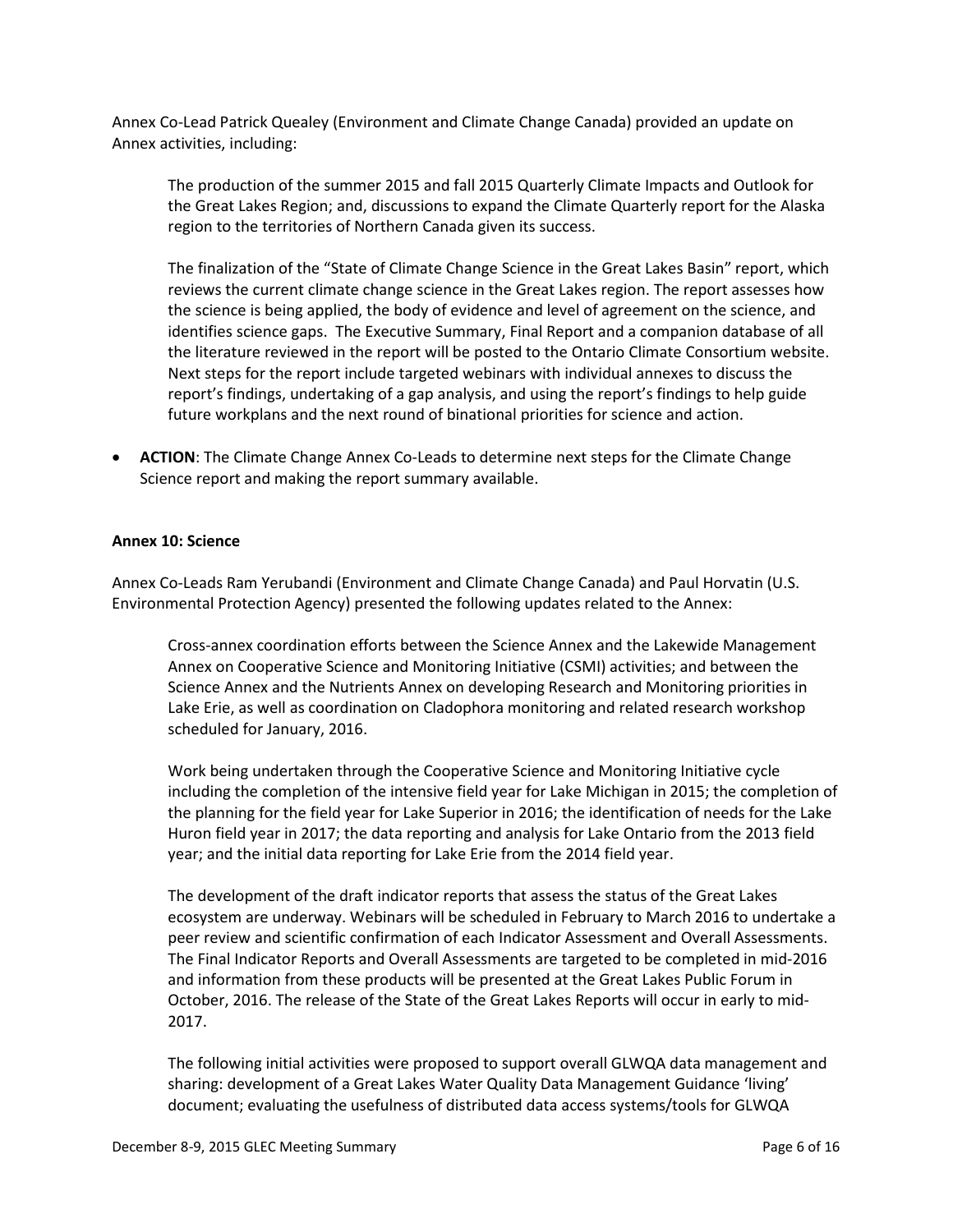processes; developing guidelines for consistent quality and security of GLWQA data; developing or identifying a directory of metadata repositories that meet GLWQA needs; providing high-level guidance for consistency in interpretation and calibration; and undertaking regular engagement with the Great Lakes data management community to coordinate efforts.

• **ACTION**: The Science Annex Co-Leads to investigate data management and sharing tools and determine how these can be best applied into GLWQA implementation.

## **ADDITIONAL PRESENTATIONS AND DISCUSSIONS**

#### **International Pipelines in the Great Lakes**

The following additional presentations highlighted Canadian and U.S. agency roles and responsibilities related to international pipelines in the Great Lakes:

Joanne Munroe from Canada's National Energy Board (NEB) spoke to: the NEB's role in overseeing international and inter-provincial aspects of the oil, gas and electric utility industries and pipeline regulation; NEB's role as a lifecycle regulator from application through construction, operation and eventual abandonment; the responsibility of the owner of the pipeline to ensure proper management, including incident management systems and emergency management programs to anticipate, prevent, mitigate, and manage any pipeline incident; and NEB's role during emergencies and response, as well as company oversight and enforcement.

Harold Winnie from the US Department of Transportation Pipeline and Hazardous Materials Safety Administration (PHMSA) spoke to the role of PHMSA to protect people and the environment from the risks inherent in transportation of hazardous materials (and specifically, the Hazardous Liquid, Gas Transmission, Gas Gathering, and Gas Distribution pipelines and the Liquefied Natural Gas plants and tanks that PHMSA regulates through the Code of Federal Regulations (CFR), Title 49 Parts 190 to 199). The work of PHMSA related to pipeline systems includes identifying and evaluating risks; inspection and enforcement; responding and investigating accidents or incidents; education; research; and, grants to states in support of their pipeline safety programs.

Ralph Dollhopf (US Environmental Protection Agency) provided an overview of: the National Response System (NRS) for responding to a wide range of oil and hazardous substance releases; and the National Oil and Hazardous Substances Pollution Contingency Plan (NCP), which provides the framework for the NRS and establishes how it works including discussing the specific components of the NRS, the teams and coordinators involved, funding mechanisms, preparedness, and contingency plans.

#### **Data Sharing**

Several presentations were provided on various data sharing initiatives and tools that can support GLWQA implementation: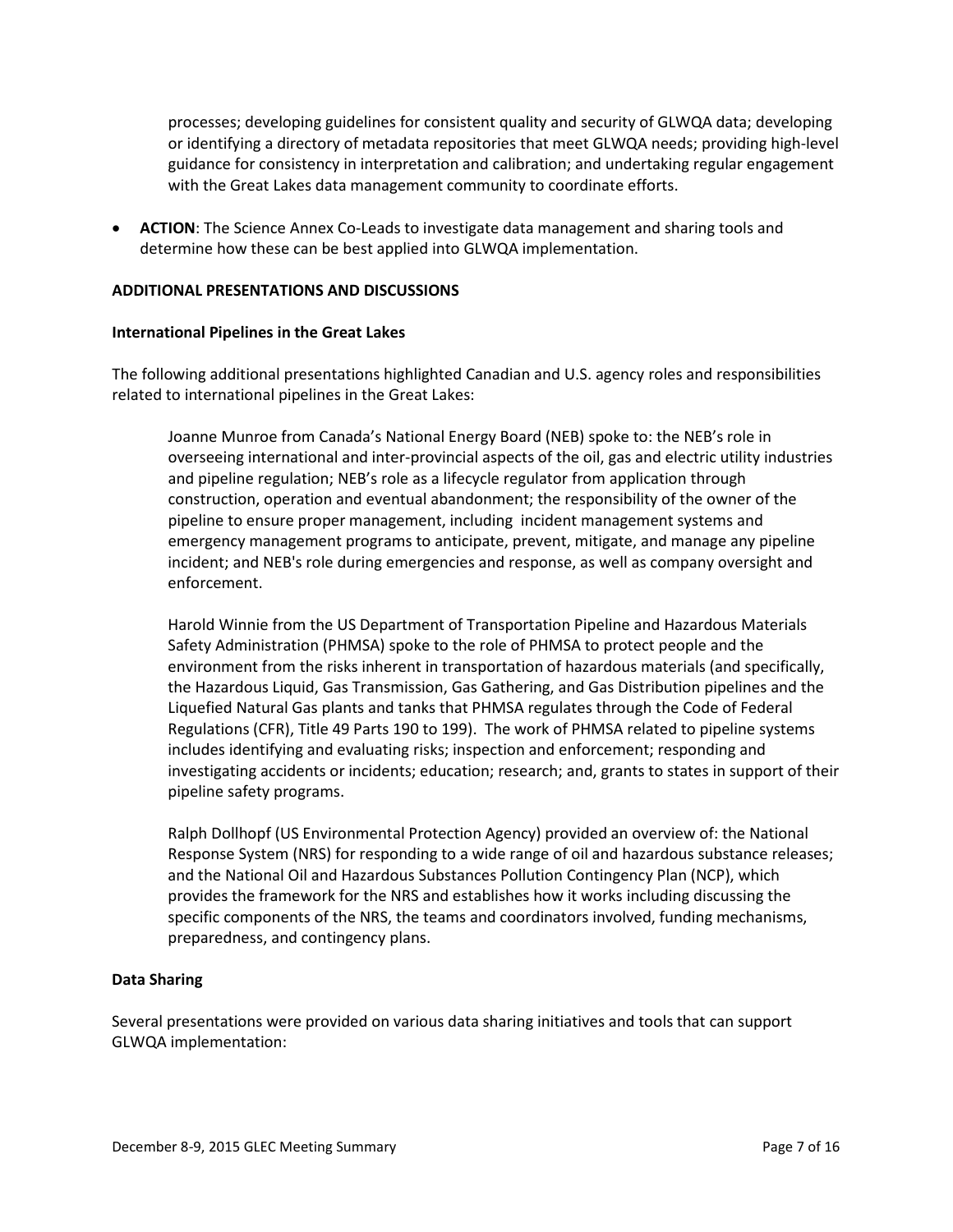Kelli Page (Great Lakes Observing System, GLOS) provided an overview of the GLOS system and its capabilities, along with examples of GLOS tools and services, as well as opportunities for GLOS to support GLWQA efforts.

Sean Backus (Environment and Climate Change Canada) provided an overview of: Canada's Commitment to Open Science/Data and maximizing accessibility and access to federally-funded science and technology activities; Canada's Action Plan for Open Government including a wideranging set of initiatives on open information, open dialogue and open data; and Environment and Climate Change Canada's approach and examples of open data and open science, data management.

Paul Horvatin (U.S. Environmental Protection Agency) and John Walker (US Geological Survey) provided an overview of the Lake Superior Environmental Monitoring Collaborative, which helps improve the discovery and access to multi-disciplinary monitoring data. A demonstration of Science in the Great Lakes (SiGL) was provided. SiGL is a metadata catalog and mapper that provides information about the data set or multiple data sets and links to GreatLakesMonitoring.org where the data can be analyzed, visualized and obtained.

## **Progress Report of the Parties, Great Lakes Public Forum (2012 GLWQA Article 5)**

James Schardt (US Environmental Protection Agency) provided an update on the development of Progress Report of the Parties, including: a working timeline for production of report (with a draft presented at the June, 2016 GLEC meeting); a structure for the Report including length and scope; a high-level table of contents; and, work being undertaken to develop a draft Nutrients Annex chapter to be shared with Annex Co-Leads to provide an example to guide the development of their annex chapters.

Jennifer McKay (Environment and Climate Change Canada) presented the plans for the Great Lakes Public Forum in October, 2016. The Forum will span over three days, from October  $4^{th}$  to  $6^{th}$ . The first two days will include information on the State of the Great Lakes (including lake by lake presentations), Annex-specific presentations on progress made to implement the GLWQA and the proposed binational priorities for science and action, and opportunities for public comment. During the evening portion of Day 2, the International Joint Commission will hear from the public on the Progress Report of the Parties. Day 3 will be an opportunity for all to "celebrate our Great Lakes" and build momentum for further action to restore and protect the Lakes.

• **ACTION**: The GLEC Secretariat, and GLEC members, to share information on plans for the 2016 Great Lakes Public Forum to promote participation.

#### **NEWS FROM MEMBERS**

The following GLEC members provided news or updates:

• Andrew McAllister (Canadian Nuclear Safety Commission) highlighted that the environmental assessment of the Deep Geologic Repository Project for Low- and Intermediate-level nuclear waste concluded that the project will not likely result in any significant environmental effects and that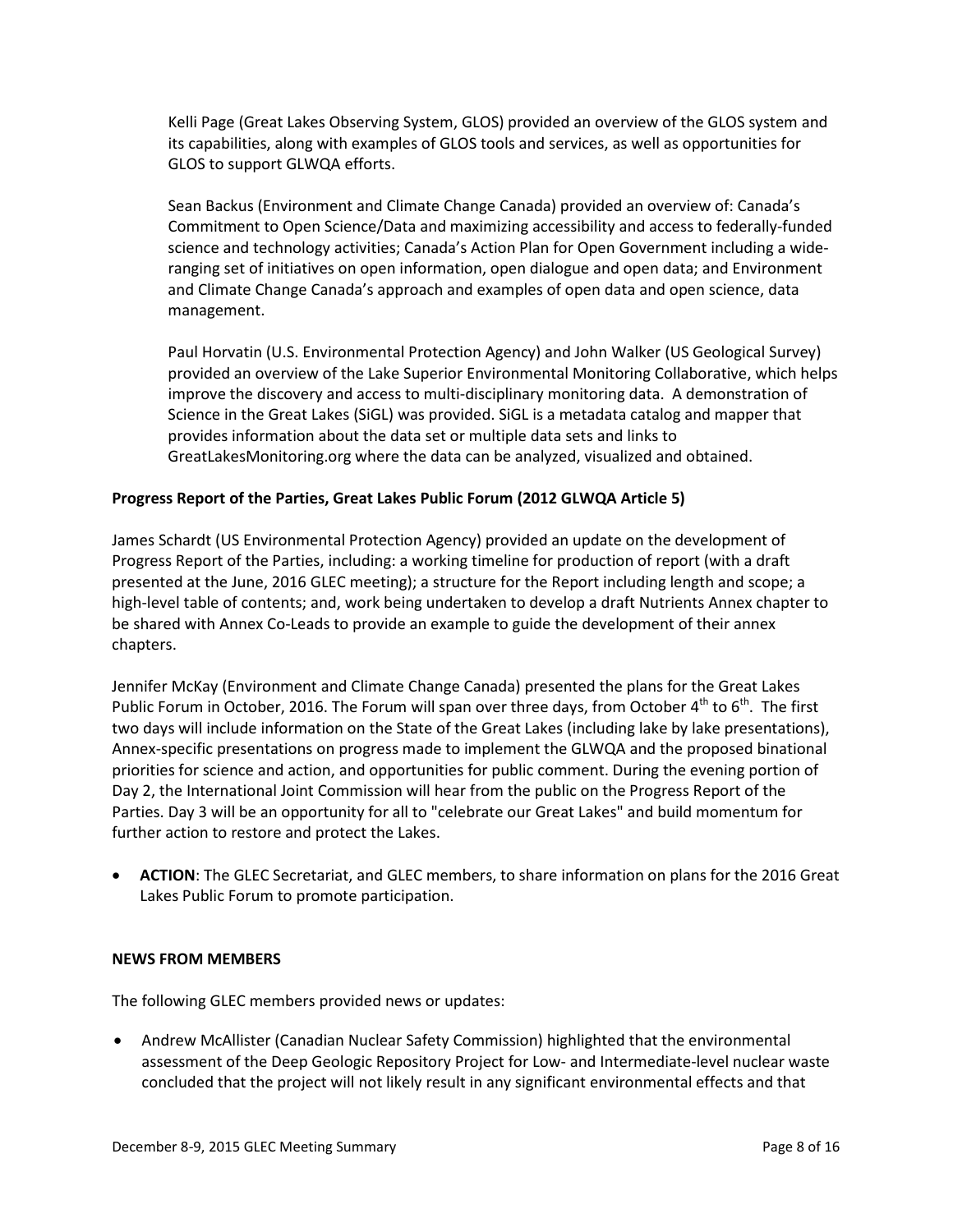Canada's Minister of the Environment and Climate Change will provide her decision statement on the Deep Geologic Repository March 1, 2016.

- David Nanang (Natural Resources Canada) provided an update on the Port Hope Area Initiative for clean-up and management of the historic low-level radioactive waste in Port Hope and the transfer of responsibilities for the Initiative from Natural Resources Canada to the Atomic Energy of Canada Limited. In addition, David Nanang spoke about Natural Resource Canada's new project related to synthesizing groundwater data.
- Darlene Upton (Parks Canada) highlighted efforts toward the establishment, by order of Canada's Governor in Council, of the Lake Superior National Marine Conservation Area (one of the world's largest freshwater marine protected area comprising of more than 10,000 square kilometres of the lake, and includes lakebed, islands and shore lands).
- Robert Fleming (Ontario Ministry of the Environment and Climate Change) provided an update on two recent Acts passed in Ontario: *The Ending Coal for Cleaner Air Act* to permanently ban coal-fired electricity generation in the province; and *The Great Lakes Protection Act*, which will give the government of Ontario flexible new tools to protect and restore the Great Lakes.
- Joan Matthews (US Environmental Protection Agency Region 2) provided an update on the following activities from EPA Region 2: the monitoring and modelling efforts work to support the Nutrients Annex target development; the successful efforts resulting in the recovery of the endangered piping plover shorebird; progress towards the recovery of the Buffalo River and Rochester AOCs and the targeted completion of actions in 2016; and successes resulting in the decline of bioaccumulative fish contaminants in Lake Ontario. Joan Matthews also expressed support for Plan 2014 for Lake Level regulation in Lake Ontario.
- David Ullrich (Great Lakes St. Lawrence Cities Initiative) highlighted: the Initiative's efforts in support of the Ohio, Michigan and Ontario collaborative agreement to work toward a 40% reduction in phosphorus loads to Lake Erie by 2025, with an interim goal of 20% by 2020; the Initiatives' support for full physical separation of the Great Lakes and Mississippi River basins in order to prevent the introduction of Asian carp to the Great Lakes; support for the phase-out of microbeads, including the *Microbead-Free Waters Act*, which bans the sale and distribution of microbeads throughout the United States; and, efforts to support municipalities in managing and mitigating climate change impacts.
- John O'Brian (Department of State) discussed the North American Great Lakes to African Great Lakes Initiative and some of the issues the African Great Lakes are facing (such as AIS), as well as the potential for lessons learned and the exchange of information.
- Deborah Lee (National Oceanic and Atmospheric Administration) provided a highlight of NOAA's work on the planning, response and state of the science related to hypoxia and harmful algal blooms, as well as upcoming webinars on the state of the science, where input will be sought.
- Jessica L. Jock (Saint Regis Mohawk Tribe) emphasized fish contaminant concerns given the importance of fish as a nutritional source in tribal diets. Jessica Jock also provided an update on work to include cultural recommendations in habitat restoration in the St. Lawrence River region, as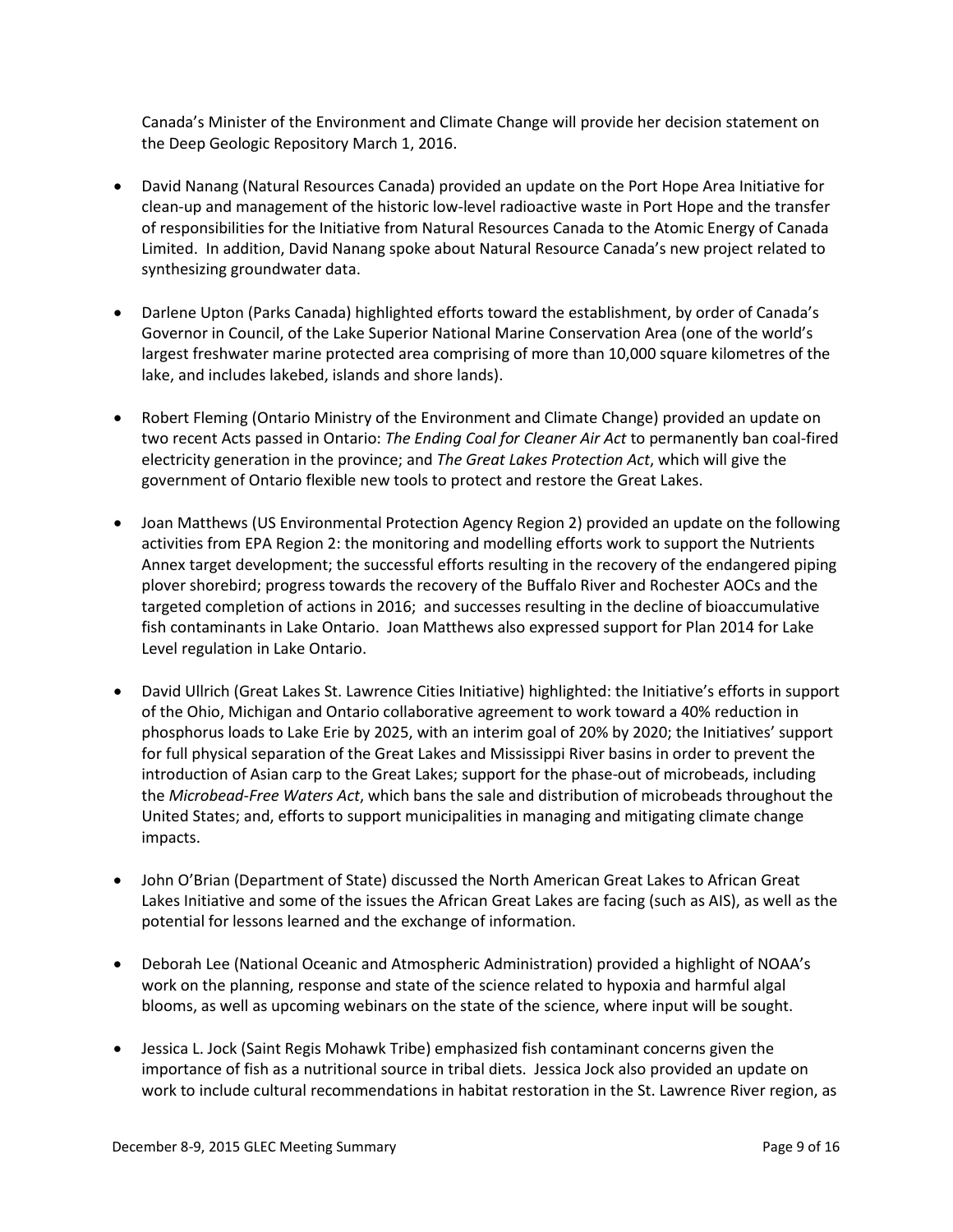well as on-going work with the New York State Department of Environmental Conservation and the U.S. Environmental Protection Agency on the restoration of Lake Sturgeon populations.

# **COMMENTS FROM COMMISSION REPRESENTATIVES**

Comments were provided from the following Commission representatives:

- Gordon Walker (International Joint Commission) highlighted:
	- The Commission's Triennial Assessment of Progress Report. The Report, anticipated to be released in early 2017, will review the Progress Report of the Parties and will include a summary of public input, as well as an assessment of whether government programs and other measures are meeting the objectives of the GLWQA.
	- Current Great Lakes Advisory Board priorities which include legacy issues (e.g., flame retardants, harmful algal blooms, Lake Erie watershed management plans); emerging issues (e.g., climate change); indicators; and public engagement.
	- The Great Lakes-St. Lawrence Adaptive Management Committee (GLAM), launched in 2015, that will help improve the regulation of Great Lakes and St. Lawrence River levels and flows in coming years and provide opportunities for better coordination of efforts on water levels and flow regulation with water quality considerations.
- Bob Lambe (Great Lakes Fishery Commission) highlighted:
	- The assessment of adult sea lamprey control efforts, which have shown that efforts to control sea lamprey over recent years have paid off (30-year lows were hit in Lake Huron; 20-year lows were hit in Lake Michigan; the targets were hit in Lake Ontario; and while Lake Superior and Lake Erie were above their targets they do show a 5-year decline).
	- Opportunities for harmonizing fisheries management with GLWQA activities such as, incorporating environmental principles in fish community objectives, and greater engagement by fishery managers in implementation of the GLWQA, especially through the Lakewide Management and the Habitats and Species annexes (e.g., linking habitat management and habitat evaluation to critical needs of fisheries); the Aquatic Invasive Species Annex; and the Science Annex (e.g., aligning the Lake Committee Fishery Reports to better utilize the information from the Cooperative Science and Monitoring Initiative (CSMI) process).
	- The Great Lakes Fishery Commission co-chairs the Monitoring Response Working Group, under the Asian carp Regional Coordination Committee, which has successfully removed millions of pounds of Asian carp in Chicago, keeping the pressure off the electric barrier and stalling movement. The working group's plan for 2016 will include continuing aggressive removal on adult populations and special emergency measures for keeping Asian carp out of Great Lakes.
- Victoria Pebbles (Great Lakes Commission) highlighted:
	- Work of the Lake Erie Nutrients Target (LENT) Working Group. The LENT interim report was released in June 2015 (shared at Governors and Premiers Summit in Quebec), and the final report was released September, 2015. The report includes goals for Lake Erie; targets, which parallel the targets agreed to by Ontario, Michigan and Ohio through their collaborative agreement (20% by 2020; 25% by 2015); and 10 actions for nutrient reduction, which could be the starting point for the domestic action plans being developed under the GLWQA.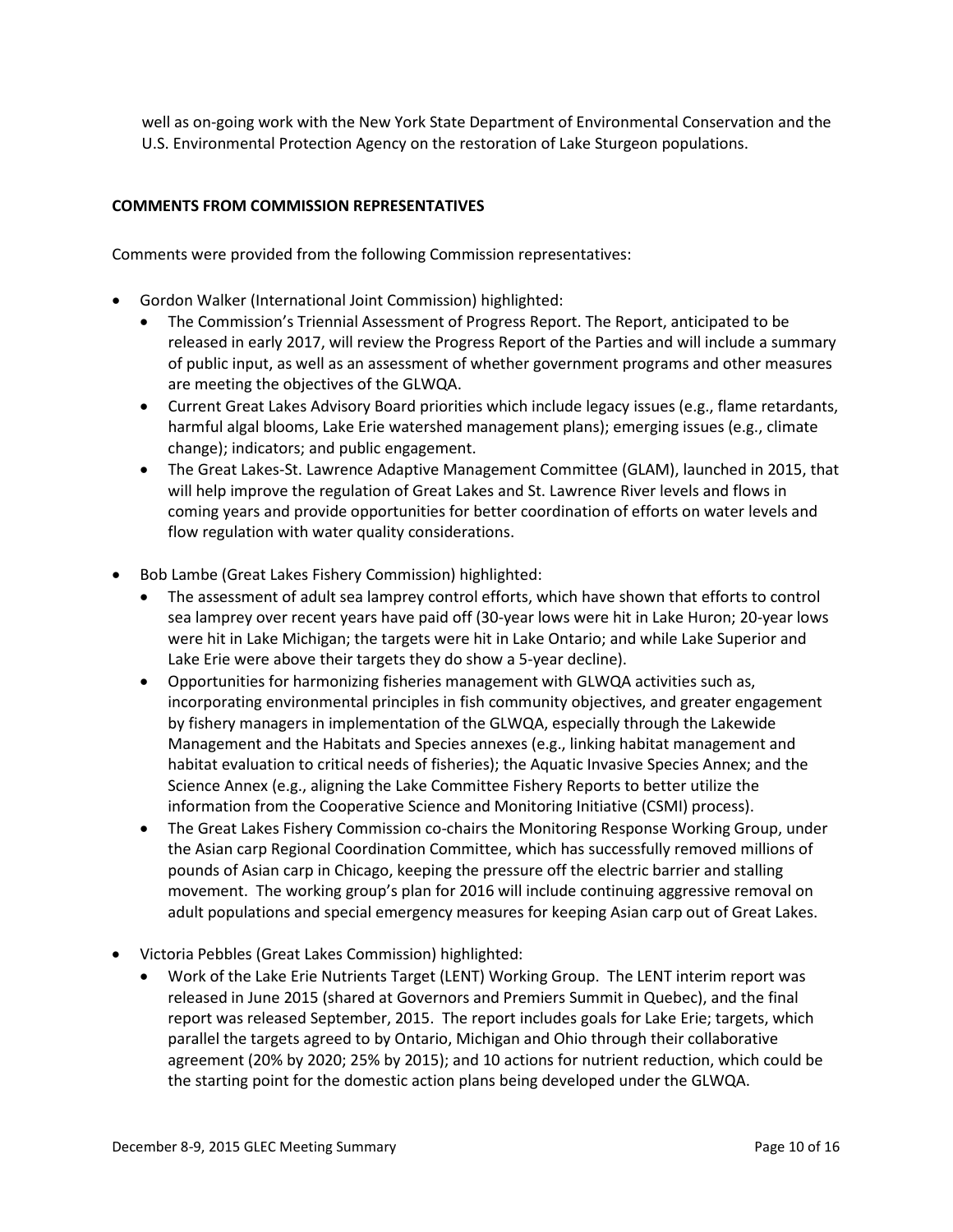# **OBSERVER COMMENTS**

Comments were provided from the following observers:

- Lyman Welch (Alliance for the Great Lakes) provided comments on:
	- The importance of outreach and engagement; the need to engage the public to keep them excited about the lakes and allow them to be a part of Great Lakes restoration and protection efforts, as well as for garnering public support to get the funding and political will to advance this work.
	- The need of the Progress Report of the Parties to succinctly respond to "How well we are doing against meeting the 9 General Objectives of the GLWQA" (short answers in single page); and to identify "what are we doing to move forward".
- Dale Phenicie (Council of Great Lakes Industries) provided comments on:
	- Further enhancing GLEC meetings by including more details about timelines of the work being discussed or future products being released by the Annex Co-Leads.
	- The critical need to integrate and make available the information and data being produced by all the research and monitoring around the Great Lakes and consideration for expanding the Science Annex Data Management and Sharing Task Team to allow for experts who have been working in this area over numerous years.
	- The need for enhanced collaborative activities to keep the attention on all the work to protect the Great Lakes (the state of the Great Lakes indicators work, and collaboration and engagement of diverse stakeholders, were given as examples).

#### **SUMMARY OF ACTION ITEMS**

- The GLEC Secretariat to post the meeting presentations/materials on the US Environmental Protection Agency SharePoint and share the link with meeting participants.
- June 2015 GLEC meeting minutes to be posted on binational.net.
- The AOC Annex Co-Leads to post the "Situation Analysis" and "Areas of Concern in Recovery Guidance" reports on binational.net for broad review.
- The Lakewide Management Annex Co-Leads to post draft Nearshore Framework on binational.net for comment in February, 2016; finalize the Lake Superior LAMP following public input (extended to January 29, 2016); and, initiate the work of the Lake Partnership outreach and engagement subcommittees.
- The Chemicals of Mutual Concern Annex Co-Leads to post a list of existing environmental quality criteria, standards and guidelines for the proposed CMCs; complete and make publicly available draft Binational Strategies for two CMCs (pilot); and, launch the next round of candidate CMC identification and evaluation.
- The Habitat and Species Annex Co-Leads to expand the technical team to refine the proposed methodology; share the draft "Conducting a Baseline Survey of Great Lakes Habitat" report with the GLEC for review; and, scope out implementation of a pilot.
- The Groundwater Annex Co-Leads to finalize the Groundwater Science report, following public review.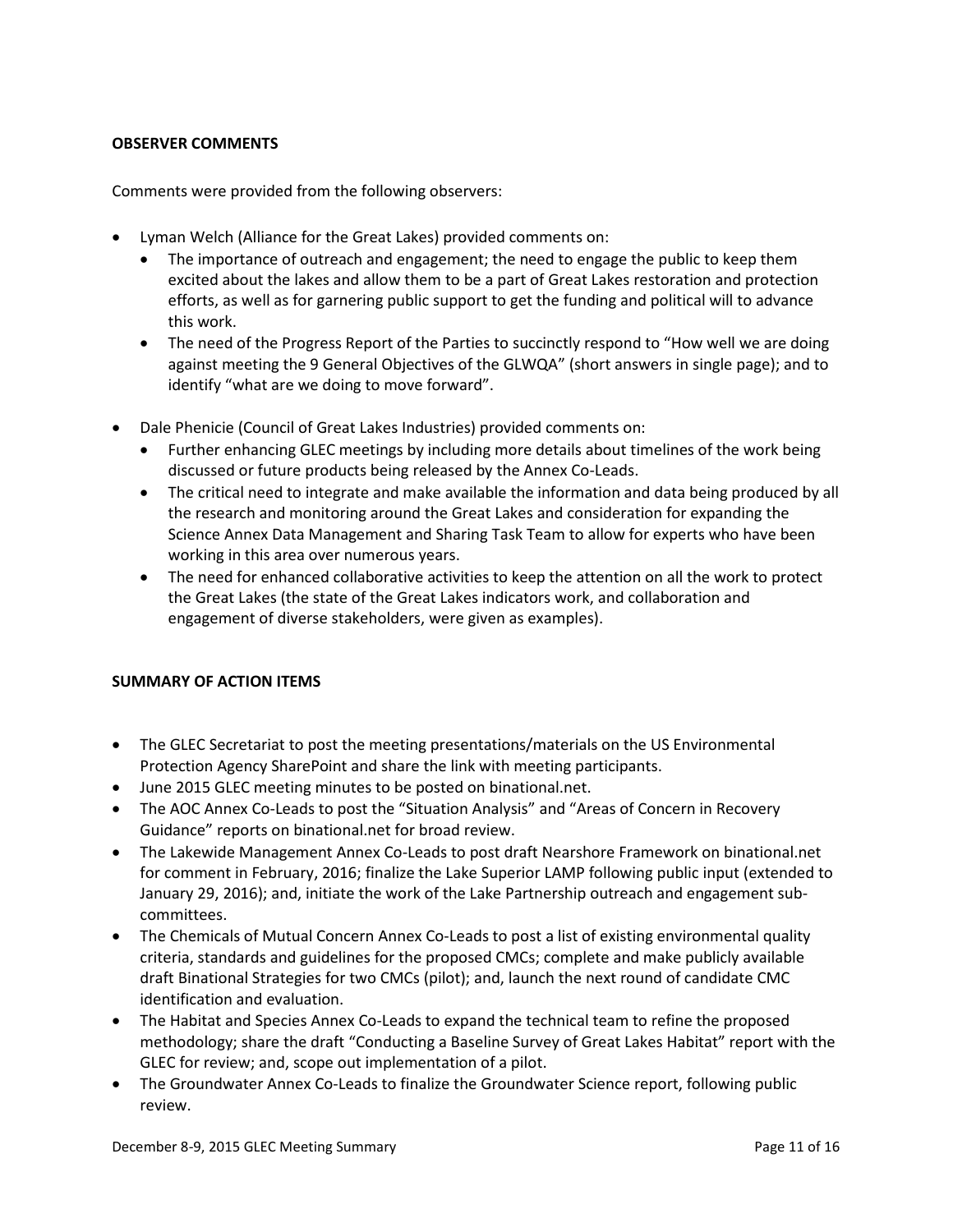- The Climate Change Annex Co-Leads to determine next steps for the Climate Change Science report and making the report summary available.
- The Science Annex Co-Leads to investigate data management and sharing tools and determine how these can be best applied into GLWQA implementation.
- The GLEC Secretariat, and GLEC members, to share information on plans for the 2016 Great Lakes Public Forum to promote participation.

## **NEXT MEETING & ADJOURNMENT**

The next Great Lakes Executive Committee meeting, to be held in Chicago, was proposed for June 1-2, 2016.

Clayton Shirt provided a First Nations closing to adjourn the meeting.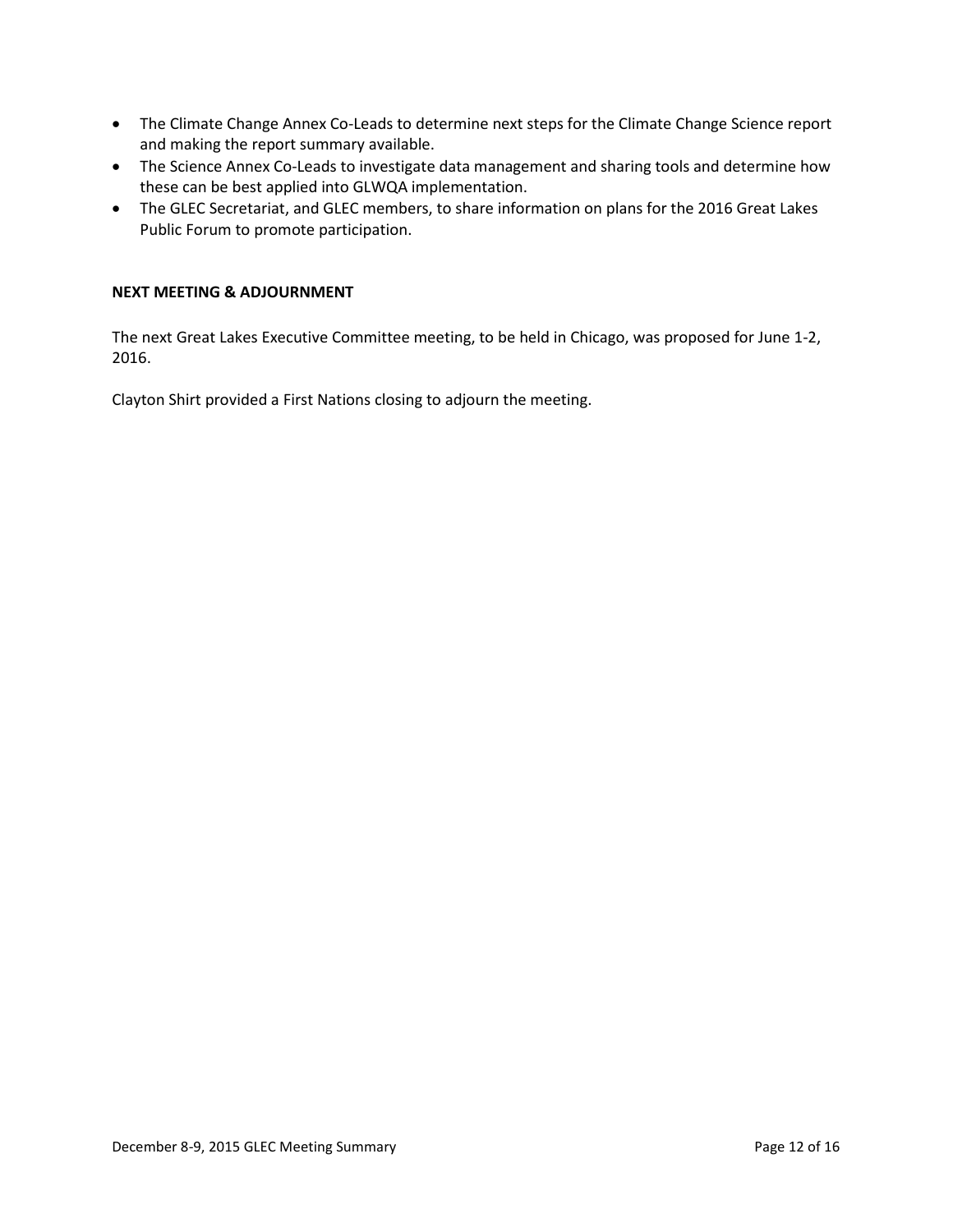## **December 8 to 9, 2015 GLEC MEETING PARTICIPANTS**

- 1. Rebecca Aicher, Northeast-Midwest Institute *– remotely*
- 2. Paul Allen, International Joint Commission
- 3. John Allen, Office of the Great Lakes
- 4. Captain Paul Arnett, US Coast Guard
- 5. Antonette Arvai, International Joint Commission *– remotely*
- 6. Seth Ausubel, US Environmental Protection Agency *– remotely*
- 7. Meredith Austin, National Energy Board
- 8. Sean Backus, Environment and Climate Change Canada
- 9. Lesley Baker, Public Services and Procurement Canada
- 10. Edlynzia Barnes, US Environmental Protection Agency *– remotely*
- 11. Raj Bejankiwar, International Joint Commission
- 12. Glenn Benoy, International Joint Commission *– remotely*
- 13. Sophie Bernier, Environment and Climate Change Canada *– remotely*
- 14. Sandy Bihn *– remotely*
- 15. Jennifer Boehme, International Joint Commission
- 16. Jen Bruce, US Geological Service *– remotely*
- 17. Tim Bruno, Pennsylvania Department of Environmental Protection
- 18. David Burden, Fisheries and Oceans Canada
- 19. Mark Burrows, International Joint Commission
- 20. Ashley Campbell, Environment and Climate Change Canada
- 21. Wendy Carney, US Environmental Protection Agency
- 22. Danielle Chesky, Embassy of Canada in Washington, D.C. *– remotely*
- 23. Matthew Child, International Joint Commission
- 24. Gavin Christie, Fisheries and Oceans Canada *– remotely*
- 25. Steve Cole, Great Lakes Commission *– remotely*
- 26. Carol Comer, Indiana Department of Environmental Management
- 27. Tracey Cooke, Invasive Species Centre
- 28. Nicola Crawhall, Great Lakes and St. Lawrence Cities Initiative
- 29. Cameron Davis, US Environmental Protection Agency
- 30. Diane de Beaumont, Environment and Climate Change Canada *– remotely*
- 31. Fe de Leon, Canadian Environmental Law Association
- 32. Ralph Dollhopf, US Environmental Protection Agency Region 5 *– remotely*
- 33. Bob Duncanson, Georgian Bay Association
- 34. John Dungavell, Ministry of Natural Resources and Forestry
- 35. Stephen G. Durrett, US Army Corps of Engineers
- 36. Tim Eder, Great Lakes Commission
- 37. Natalija Fisher, Environmental Defence
- 38. Marc Fisher, Council of the Great Lakes Region
- 39. Robert Fleming, Ministry of Environment and Climate Change
- 40. Dan Flower, Environment and Climate Change Canada *– remotely*
- 41. Bonnie Fox, Conservation Ontario
- 42. Stephen Galarneau, Wisconsin Department of Natural Resources *– remotely*
- 43. Vincenza Galatone, Environment and Climate Change Canada *– remotely*
- 44. Carl Gebhardt, Ohio Environmental Protection Agency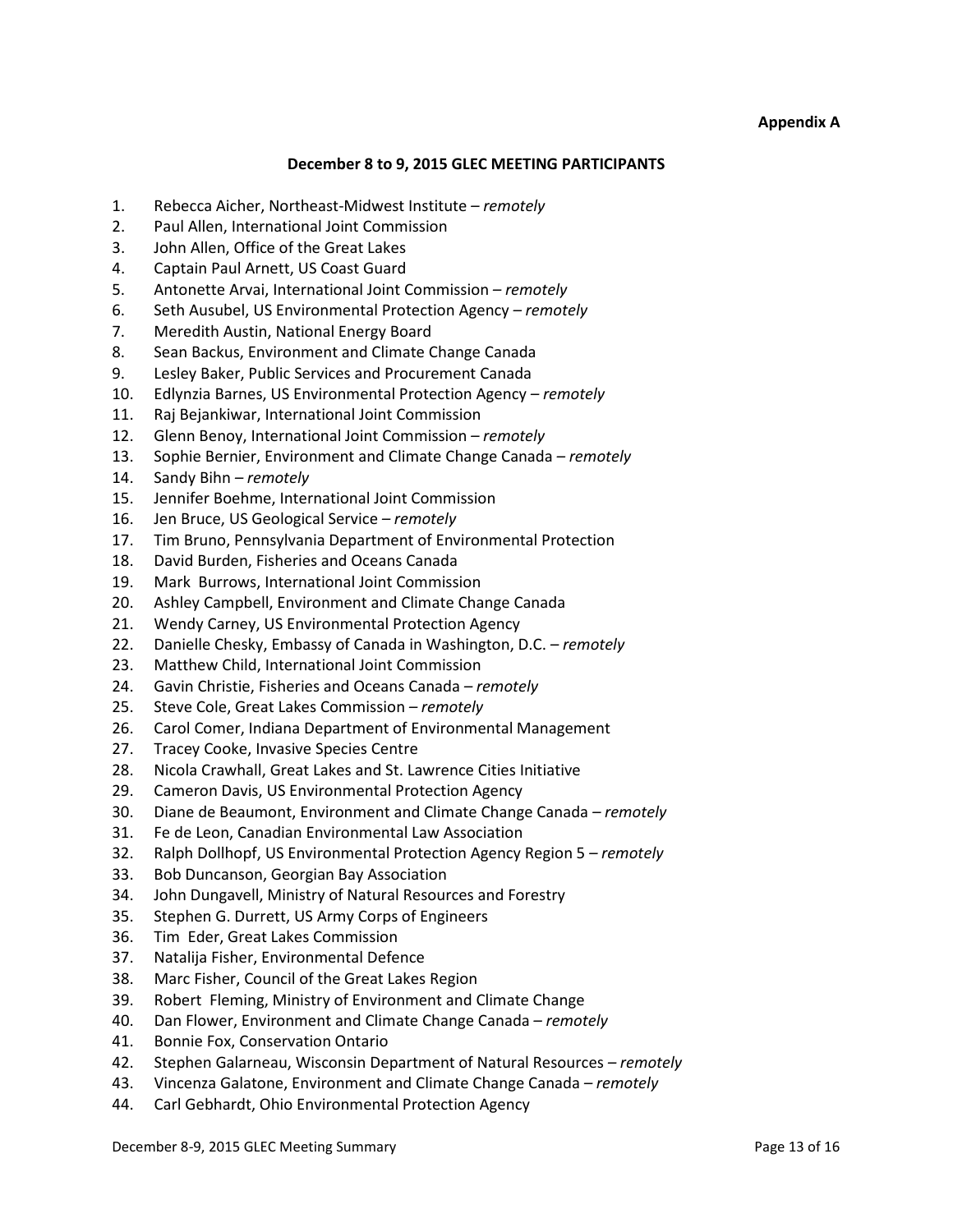- 45. Jon Gee, Environment and Climate Change Canada
- 46. Raj Gill, Freshwater Alliance
- 47. Dereth Glance, International Joint Commission
- 48. Michael Goffin, Environment and Climate Change Canada
- 49. Nancy Goucher, Freshwater Future
- 50. Brad Grams, US Environmental Protection Agency *– remotely*
- 51. Norman Granneman, US Geological Service
- 52. Michael Hoff, US Fish and Wildlife Service
- 53. Paul Horvatin, US Environmental Protection Agency
- 54. Susan Hedman, US Environmental Protection Agency
- 55. Nick Heisler, International Joint Commission *– remotely*
- 56. Susan Humphrey, Environment and Climate Change Canada
- 57. Tinka Hyde, US Environmental Protection Agency
- 58. John Jackson, Great Lakes Binational Citizen Activist
- 59. Courtney Jackson, Aamjiwnaang First Nation
- 60. Jessica L. Jock, Saint Regis Mohawk Tribe, Environment Division
- 61. Carolyn Johns, Great Lakes Policy Research Network *– remotely*
- 62. Daugherty Johnson, Little Traverse Bay Bands of Odawa Indians
- 63. Sharilyn Johnston, Aamjiwnaang First Nation *– remotely*
- 64. Pamela Joosse, Agriculture and Agri-Food Canada
- 65. Amy Klei, Ohio EPA *– remotely*
- 66. Roger Knight, Great Lakes Fishery Commission
- 67. Gail Krantzberg, McMaster University remotely
- 68. Ash Kumar, Environment and Climate Change Canada
- 69. Bob Lambe, Great Lakes Fisheries Commission
- 70. Hugh Langley, Environment and Climate Change Canada
- 71. Liz Laplante, US Environmental Protection Agency *– remotely*
- 72. Joan Leary Matthews, US Environmental Protection Agency Region 2
- 73. Debra Lee, National Oceanic and Atmospheric Administration
- 74. Wendy Leger, Environment and Climate Change Canada *– remotely*
- 75. Lynn Lewis, US Fish and Wildlife Service
- 76. Frederick Luckey, US Environmental Protection Agency Region 2 *– remotely*
- 77. Camille Mageau, International Joint Commission
- 78. Luigi Marini, University of Illinois *– remotely*
- 79. Ling Mark, Ministry of Environment and Climate Change
- 80. John Marsden, Environment and Climate Change Canada
- 81. Catherine Masson, Consultant
- 82. Andrew McAllister, Canadian Nuclear Safety Commission
- 83. Andrew McCammon, Ontario Headwaters Institute
- 84. George McCaw, Ministry of Agriculture, Food and Rural Affairs
- 85. Jennifer McKay, Environment and Climate Change Canada
- 86. Jody McKenna, Environment and Climate Change Canada *– remotely*
- 87. Jan Miller, US Army Corps of Engineers
- 88. Felicia Minotti, Global Affairs Canada
- 89. Trish Morris, International Joint Commission
- 90. Joanne Munroe, National Energy Board
- 91. Beth Murphy, US Environmental Protection Agency *– remotely*
- 92. Michael Murray, National Wildlife Federation *– remotely*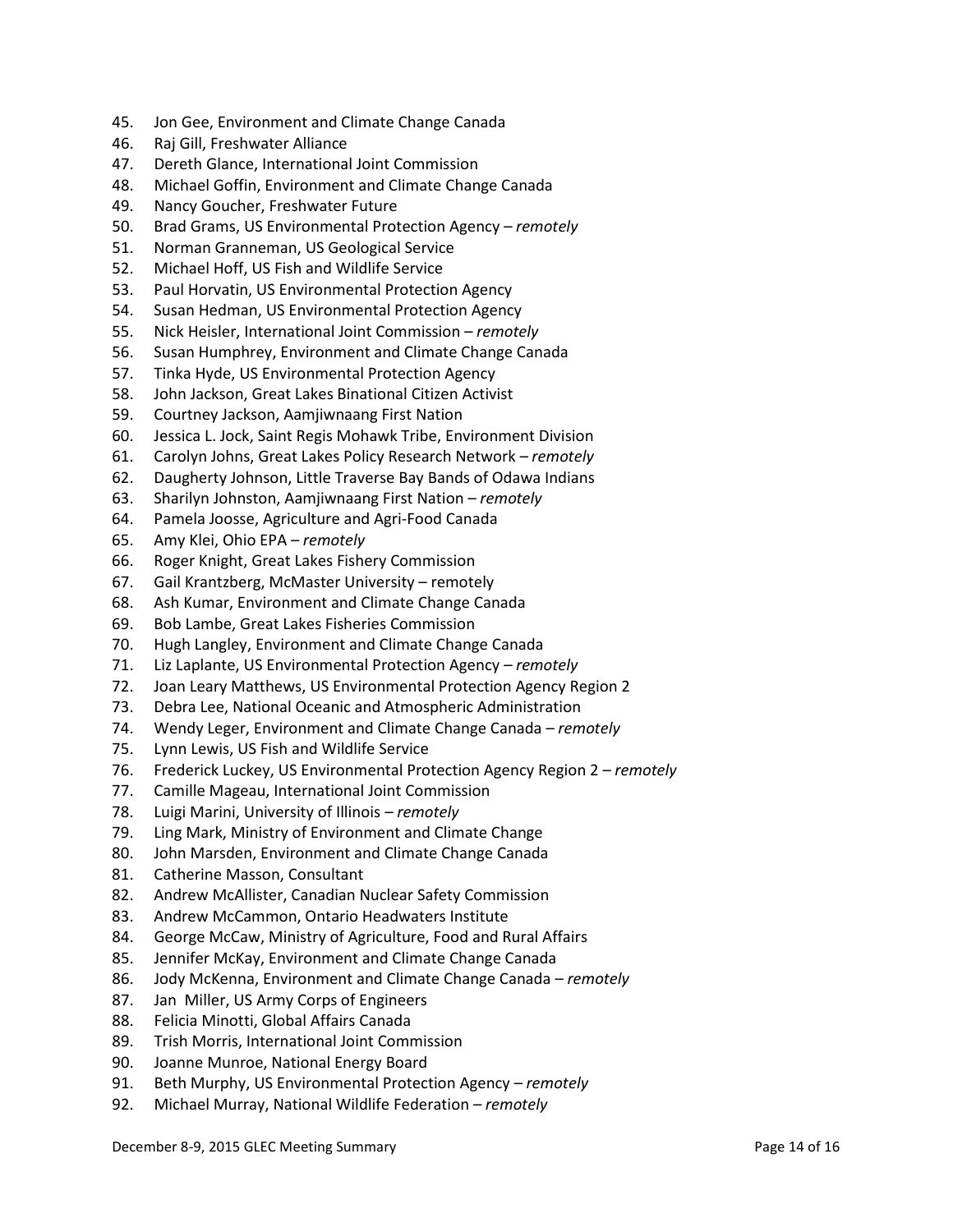- 93. David Nanang, Natural Resources Canada
- 94. Dawn Nelson, University of Michigan *– remotely*
- 95. Lindy Nelson, US Department of the Interior *– remotely*
- 96. Todd Nettesheim, US Environmental Protection Agency *– remotely*
- 97. John O'Brien, US Department of State
- 98. Carolyn O'Neill, Ministry of Environment and Climate Change
- 99. Kelli Paige, Great Lakes Observing System
- 100. Victoria Pebbles, Great Lakes Commission
- 101. Dale Phenicie, Council of Great Lakes Industries
- 102. Kelly Phillips, Environment and Climate Change Canada *– remotely*
- 103. Lana Pollack, International Joint Commission
- 104. Anjala Puvananathan, Canada Environmental Assessment Agency
- 105. Patrick Quealey, Environment and Climate Change Canada
- 106. Vi Richardson, Environment and Climate Change Canada *– remotely*
- 107. Linda Robertson, Environment and Climate Change Canada
- 108. Mary-Ann Robinson, Environment and Climate Change Canada *– remotely*
- 109. Christine Rogers, Aamjiwnaang First Nation
- 110. Jamie Schardt, US Environmental Protection Agency
- 111. Victor Serveiss, International Joint Commission *– remotely*
- 112. Aisha Sexton-Sims, US Environmental Protection Agency *– remotely*
- 113. Pauline Shirt, First Nations Elder
- 114. Clayton Shirt, First Nations
- 115. Julie Simard, Ministry of Natural Resources and Forestry
- 116. Peter Singer, Georgian Bay Forever
- 117. Ana Sirviente, Council of Great Lakes Industries *– remotely*
- 118. Rachel So, Department of State
- 119. Marta Soucek, Ministry of Environment and Climate Change
- 120. Nancy Stadler-Salt, Environment and Climate Change Canada *– remotely*
- 121. John L. Stine, Minnesota Pollution Control Agency
- 122. Dawn Sucee, Ontario Federation of Anglers and Hunters *– remotely*
- 123. Stephanie Swart, State of Michigan *– remotely*
- 124. David Sweetnam, Georgian Bay Forever
- 125. Kristin TePas, US Environmental Protection Agency *– remotely*
- 126. Lorne Thomas, US Coast Guard Ninth District
- 127. Carla Torchia, Environment and Climate Change Canada
- 128. Jason Travers, Ministry of Natural Resources and Forestry
- 129. Markus Tuohimaa, Métis Nation of Ontario *– remotely*
- 130. David A. Ullrich, Great Lakes and St. Lawrence Cities Initiative
- 131. Darlene Upton, Parks Canada Agency
- 132. Dale Van Stempvoort, Environment and Climate Change Canada
- 133. Jennifer Vanator, Great Lakes Indian Fish and Wildlife Commission *– remotely*
- 134. Gordon Walker, International Joint Commission
- 135. Li Wang, International Joint Commission *– remotely*
- 136. Cindy Warwick, International Joint Commission *– remotely*
- 137. Lyman Welch, Alliance for the Great Lakes
- 138. April Weppler, Freshwater Future *– remotely*
- 139. Rod Whitlow, Chiefs of Ontario
- 140. Chris Wiley, Transport Canada